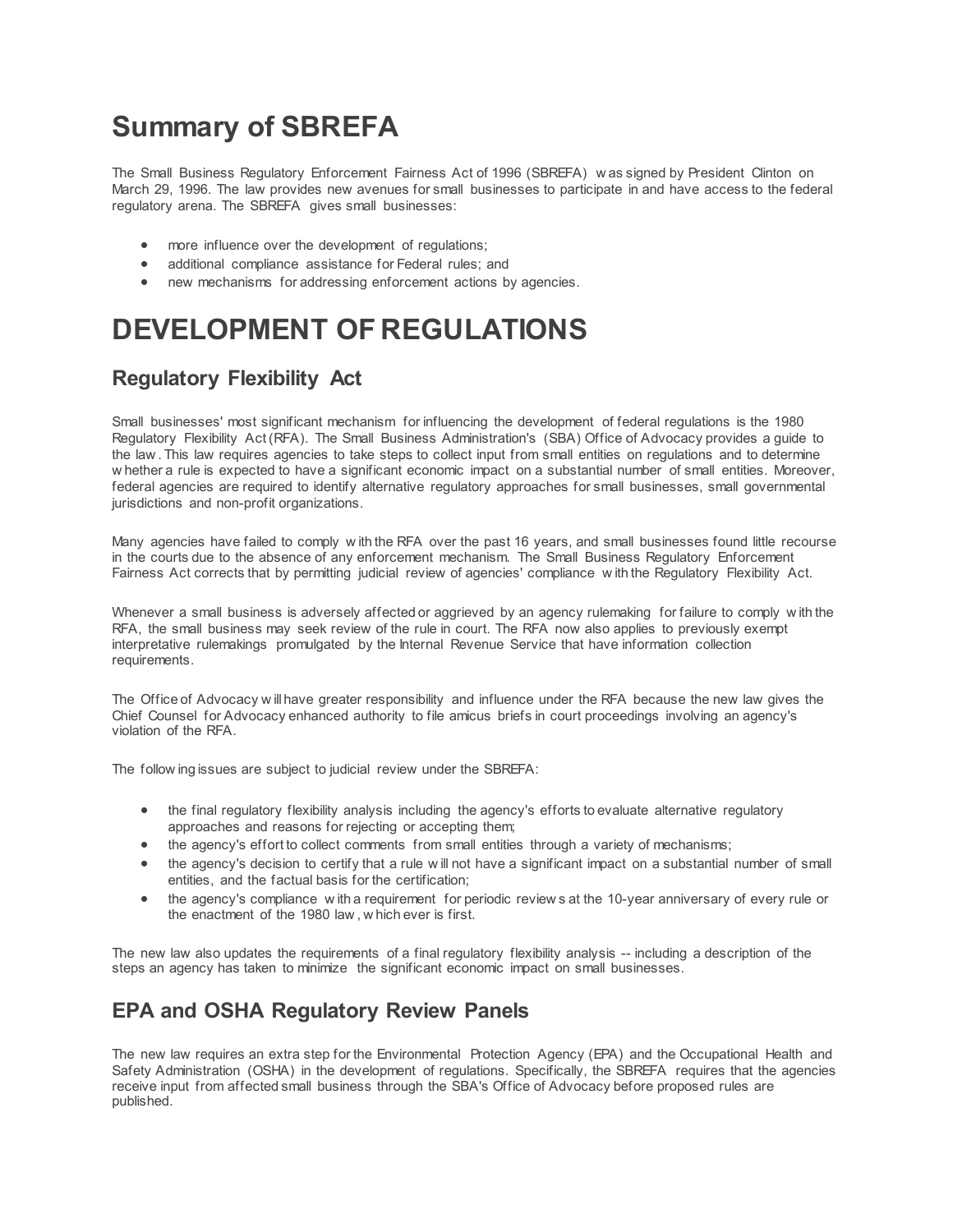When an EPA or OSHA proposal is expected to have a significant impact on a substantial number of small entities, the agency must convene a panel of employees from the agency, the Office of Advocacy, and the Office of Management and Budget to review a copy of the draft proposed rule and related agency analyses under the Regulatory Flexibility Act.

The panel also w ill collect advice from small business representatives and submit a report to the agency w ithin 60 days of convening of the panel. The agency w ill then review the report, make any appropriate revisions to the rule, and publish the proposed rule w ith the panel report as part of the record.

#### **Congressional Review**

The SBREFA provides for congressional review of Federal agencies' regulations. Before any rule goes into effect, agencies are required to forw ard the rule to Congress for review . Major rules--those w ith a \$100 million impact on the economy or a major impact on an industry, government or consumers, or those affecting competition, productivity or international trade--cannot go into effect until congressional review is complete. Congressional review is subject to a presidential veto. Congress may take up to 60 session days for review and use a variety of mechanisms to delay implementation.

# **COMPLIANCE ASSISTANCE**

#### **Compliance Guides**

The agencies must publish compliance guides for all rules w ith a significant small business impact. These guides must explain in plain language how the firms can comply w ith the regulations.

If a small business is cited for a violation of a regulation, the court review may include the content of the small business compliance guide in assessing the reasonableness of the proposed penalty.

### **Compliance Inquiries**

Agencies also are required to establish a system for addressing compliance inquiries from small business. Any guidance provided by an agency w ill be considered as evidence of the reasonableness of proposed penalties, fines or damages assessed against a small entity.

#### **Small Business Development Centers**

To step up compliance assistance, the SBREFA requires the Small Business Development Centers (SBDC) to be used as a point of distribution for compliance assistance. A listing of SBDC are available by calling the SBA at (800) U-ASK-SBA.

# **ENFORCEMENT ACTIONS**

### **Complaint Process**

The new law establishes a complaint process w hereby small businesses may register complaints about enforcement actions w ith the new ly-appointed SBA Ombudsman or a Small Business Regulatory Fairness Board.

Ombudsman -- The Small Business and Agriculture Regulatory Enforcement Ombudsman receives comments from small businesses concerning aggressive enforcement-related activities conducted by agency personnel. The Ombudsman reports annually to the Congress on agency enforcement efforts and their impact on small businesses.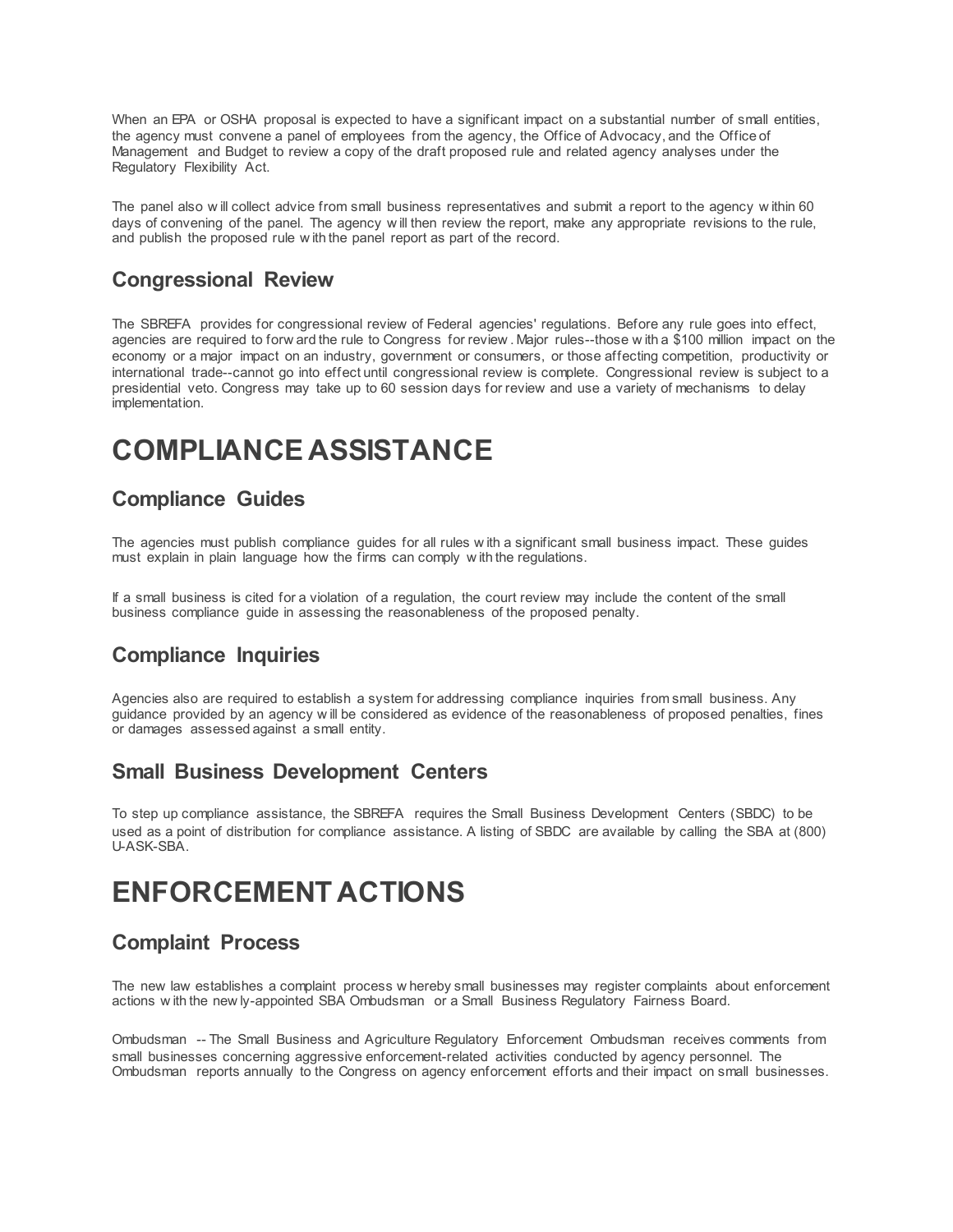Regional Boards -- Regional Small Business Regulatory Fairness Boards w ere established in each of SBA's ten regions to advise the Ombudsman on matters of concern to small business relating to the enforcement activities of agencies. Board members are small business ow ners and operators appointed by the SBA Administrator for terms no longer than three years.

### **Penalty Policy**

Under the SBREFA, each agency must establish a policy to provide for the reduction, and under appropriate circumstances, for the w aiver of civil penalties for violations of statutory or regulatory requirements by a small business. The language in this section w as adopted from a statement and Executive memorandum issued by President Clinton in March 1995.

#### **Equal Access to Justice**

The SBREFA expands the ability of small businesses in litigation w ith the government to recover attorney fees under the 1980 Equal Access to Justice Act. In administrative and judicial proceedings, if the government's demand is unreasonable w hen compared to the judgement or decision, then the small business is aw arded attorney fees and other expenses related to defending against the action. Allow able attorney fees w ere increased from \$75 under the current law to \$125 per hour.

# **FOR MORE INFORMATION**

The Office of Advocacy of the U.S. Small Business Administration w as established by Congress under Public Law No. 94-305 to advocate the view s of small business before federal agencies and Congress. Advocacy also is required by the Regulatory Flexibility Act to monitor agency compliance w ith the RFA.

Advocacy's 1996 communications to federal agencies on their compliance w ith the Act can be review ed on the [Legislative Actions](https://www.sba.gov/advocacy/814) page. The public also may attain a copy of A Guide to the Regulatory Flexibility Act from the home page or by w riting to Advocacy.

The Office of Advocacy encourages small businesses and their representatives to hold agencies accountable for full compliance w ith the Regulatory Flexibility Act and to alw ays comment on proposed rules and regulatory economic impact analyses. Advocacy provides briefings and articles to organizations about small businesses' rights under SBREFA and the Regulatory Flexibility Act. For further information, contact:

Office of Advocacy U.S. Small Business Administration 409 Third Street, SW Washington, DC 20416 (202) 205-6532 [Advocacy@sba.gov](mailto:Advocacy@sba.gov) (link sends e-mail)

### **Agency Economic Analyses**

For regulatory flexibility analyses, Advocacy fully asserts its responsibility to monitor agencies. Thorough assessments by federal agencies are expected. Economic generalizations are not acceptable. Industry-specific analysis is critical.

One common mistake of agencies' economic analyses is the use of general statistics to estimate impact. The aggregate or mathematical average of a regulation on all business is not an effective w ay to determine the impact of a regulation on small business. The objectives of the RFA w ill be achieved only if agencies complete thorough detailed analyses that isolate small business sectors. Variables should include different business size and industry classifications. For instance, a rule may have a very small impact on one sector, but a significant impact on another. Advocacy regularly critiques agencies' analyses and look for the proper definition of small business for each industry,